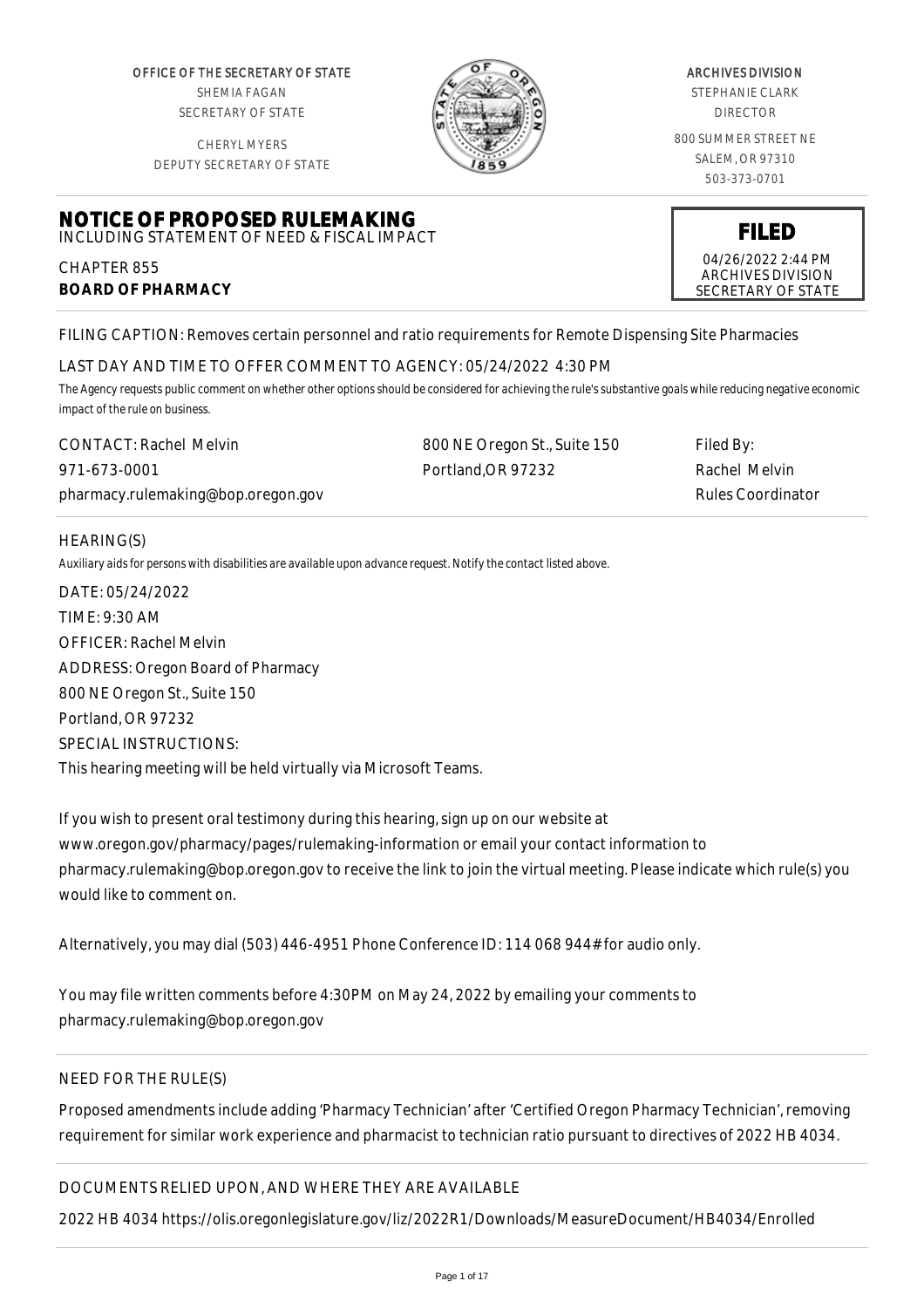# STATEMENT IDENTIFYING HOW ADOPTION OF RULE(S) WILL AFFECT RACIAL EQUITY IN THIS STATE

There are racial and ethnic disparities in geographic access to pharmacies. Remote Dispensing Site Pharmacies are an option to add pharmacy access in current pharmacy deserts. Given the critical role of prescription medications in the prevention and treatment of chronic conditions, ensuring access to pharmacies has implications for population health and health disparities. By permitting both Pharmacy Technicians and Certified Oregon Pharmacy Technicians to work in a RSDP, removing the work experience and ratio requirements for this setting, more RDSPs may be able to open, and Oregonians may have increased access to pharmacy services.

## FISCAL AND ECONOMIC IMPACT:

Pharmacies are not required to operate a Remote Dispensing Site Pharmacy. No fiscal impact is anticipated.

## COST OF COMPLIANCE:

*(1) Identify any state agencies, units of local government, and members of the public likely to be economically affected by the rule(s). (2) Effect on Small Businesses: (a) Estimate the number and type of small businesses subject to the rule(s); (b) Describe the expected reporting, recordkeeping and administrative activities and cost required to comply with the rule(s); (c) Estimate the cost of professional services, equipment supplies, labor and increased administration required to comply with the rule(s).*

There are no known economic impacts to the Oregon Board of Pharmacy, small businesses, or members of the public. If a pharmacy chooses to operate a Remote Dispensing Site Pharmacy via telepharmacy, the pharmacy will be required to apply and pay a registration fee for the Remote Dispensing Site Pharmacy as well as required to comply with all Oregon Administrative Rules and Oregon Revised Statutes.

# DESCRIBE HOW SMALL BUSINESSES WERE INVOLVED IN THE DEVELOPMENT OF THESE RULE(S):

Small businesses were not involved in the development of the proposed amendments.

#### WAS AN ADMINISTRATIVE RULE ADVISORY COMMITTEE CONSULTED? NO IF NOT, WHY NOT?

Proposed amendments are directives of 2022 HB 4034.

#### RULES PROPOSED:

855-139-0005, 855-139-0010, 855-139-0050, 855-139-0100, 855-139-0150, 855-139-0200, 855-139-0210, 855- 139-0220, 855-139-0315, 855-139-0355, 855-139-0455, 855-139-0600, 855-139-0715, 855-139-0730

#### AMEND: 855-139-0005

RULE SUMMARY: Adds and/or 'Pharmacy Technician' after 'Certified Oregon Pharmacy Technician' pursuant to directives of 2022 HB 4034.

CHANGES TO RULE:

# 855-139-0005

#### **Definitions**

The following words and terms, when used in OAR 855-139, have the following meanings, unless the context clearly indicates otherwise. Any term not defined in this section has the definition set out in OAR 855-006.¶ (1) "RDSP Affiliated Pharmacy" means a Retail Drug Outlet Pharmacy registered in Oregon where an Oregon licensed Pharmacist provides pharmacy services through a telepharmacy system. ¶

(2) "Remote Dispensing Site Pharmacy" or "RDSP" means an Oregon location registered as a Retail Drug Outlet Remote Dispensing Site Pharmacy staffed by a Certified Oregon Pharmacy Technician or Pharmacy Technician under the supervision, direction and control of an Oregon licensed Pharmacist using a telepharmacy system.¶ (3) "Telepharmacy" means the delivery of pharmacy services by an Oregon licensed Pharmacist through the use of a telepharmacy system to a patient at a remote location staffed by a Certified Oregon Pharmacy Technician or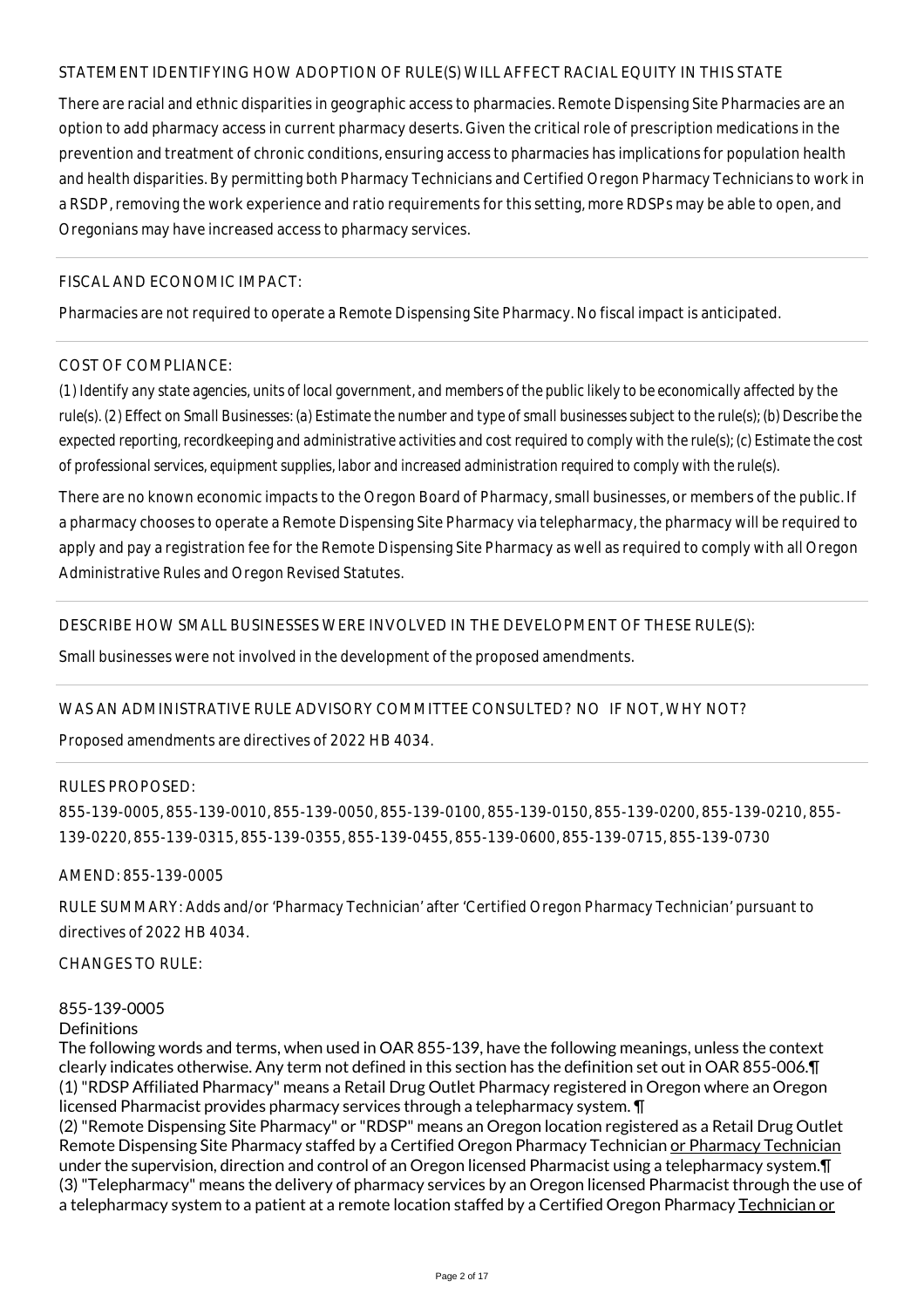Pharmacy Technician.¶

(4) "Telepharmacy system" means a system of telecommunications technologies that enables monitoring, documenting, and recording of the delivery of pharmacy services at a remote location by an electronic method which must include the use of audio and video, still image capture, and store and forward. Statutory/Other Authority: ORS 689.205, ORS 689.522, 2021 SB 629ORS 689.700, 2022 HB 4034 Statutes/Other Implemented: ORS 689.522, ORS 689.564, 2021 SB 629ORS 689.700, 2022 HB 4034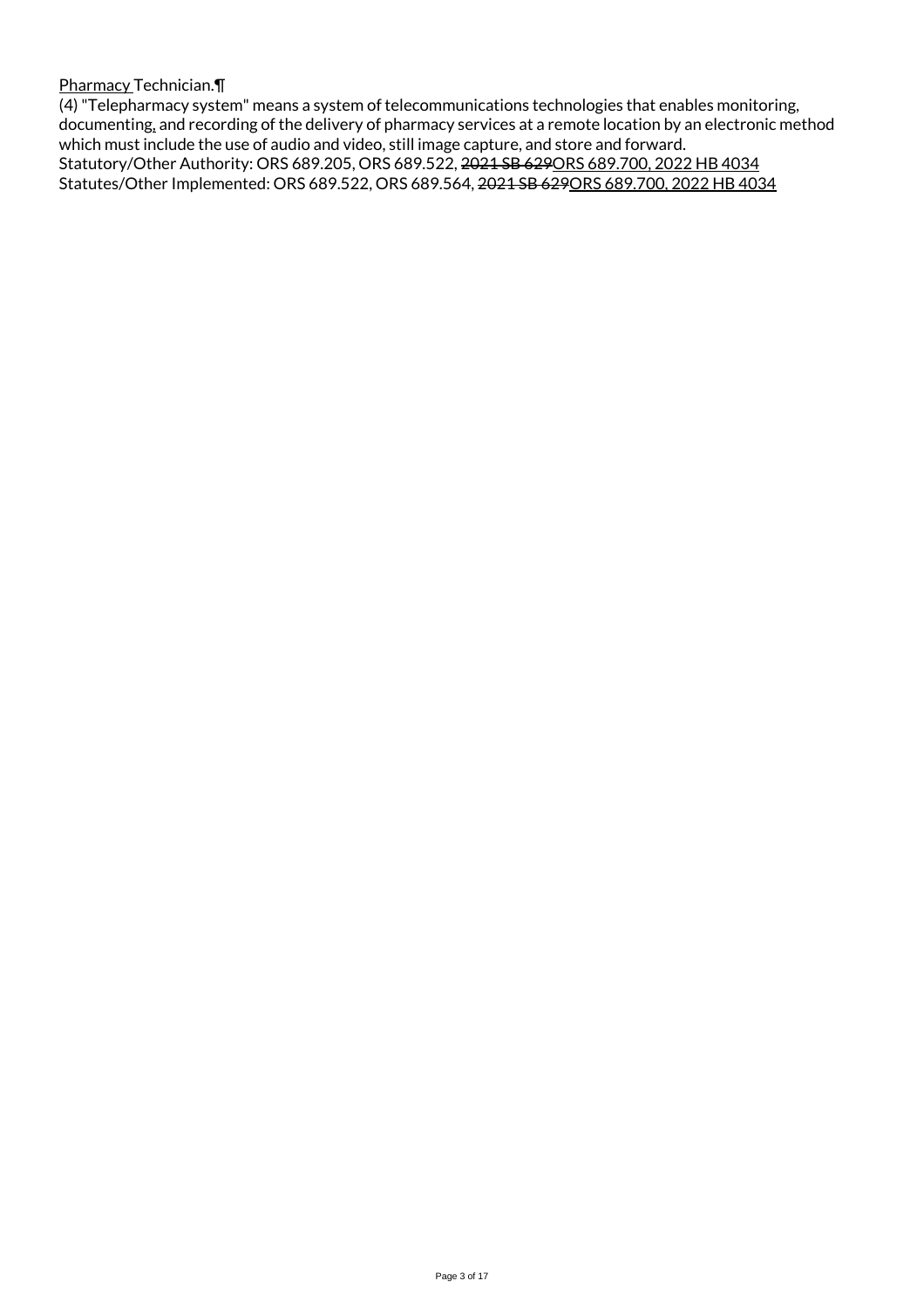RULE SUMMARY: Adds and/or 'Pharmacy Technician' after 'Certified Oregon Pharmacy Technician' pursuant to directives of 2022 HB 4034.

CHANGES TO RULE:

#### 855-139-0010

Registration: General

(1) A location in Oregon where the practice of pharmacy occurs by an Oregon licensed Pharmacist through the use of a telepharmacy system to a patient at a remote location staffed by a Certified Oregon Pharmacy Technician or Pharmacy Technician must be registered by the board in Oregon as a Retail Drug Outlet RDSP. ¶ (2) If controlled substances are stored in the RDSP, the RDSP must have an active Controlled Substance

Registration Certificate with the board and Drug Enforcement Administration (DEA).¶

(3) AThe Retail Drug Outlet RDSP application must specify the RDSP Affiliated Pharmacy and cannot operate without a RDSP Affiliated Pharmacy that is registered by the board as a Retail Drug Outlet Pharmacy.¶ (4) All registration renewal applications must be accompanied by the annual fee and must contain the same information required in OAR 855-139-0014 $(3)$  and  $(45(2)$ .  $\P$ 

(5) The initial and annual registration fee for pharmacies is set out in OAR 855-110.¶

(6) The Retail Drug Outlet RDSP registration expires March 31, annually. If the annual registration fee referred to in OAR 855-110 is not paid by March 31 of the current year, a late fee as set out in OAR 855-110 must be included with the application for registration renewal.¶

(7) The registration is not transferable and the registration fee cannot be prorated.¶

(8) No RDSP may be operated until a certificate of registration has been  $\P$ 

issued to the pharmacy by the board.

Statutory/Other Authority: ORS 689.205, 2021 SB 629ORS 689.700, 2022 HB 4034

Statutes/Other Implemented: ORS 689.151, ORS 689.155, ORS 689.225, 2021 SB 629ORS 689.700, 2022 HB 4034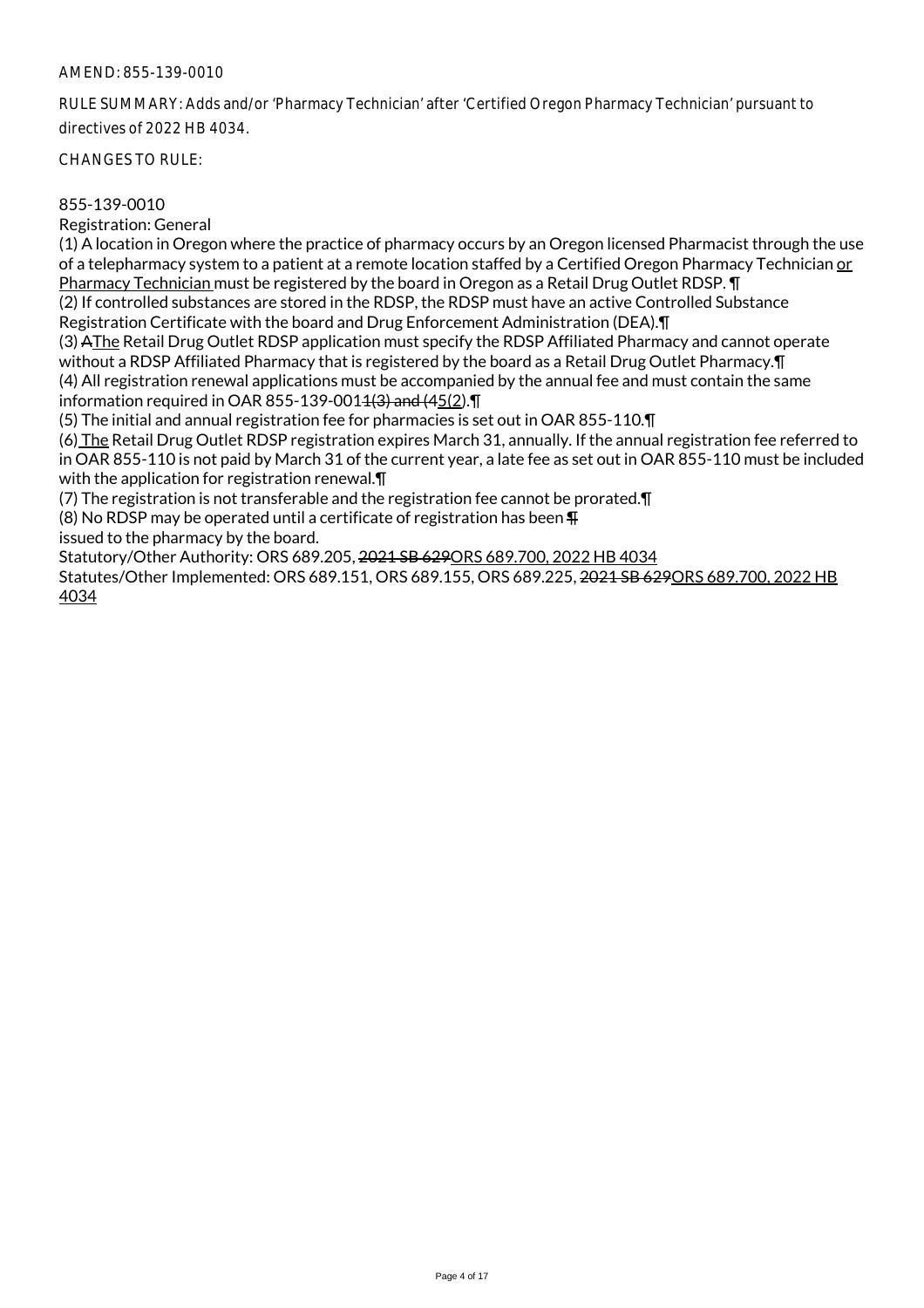RULE SUMMARY: Amends (2) by removing 'Pharmacy Technicians' and adds 'may not perform any pharmacy services' after 'Unlicensed Personnel'. Amends (4) by removing 'the RDSP', adds 'or Pharmacy Technician' after Certified Oregon Pharmacy Technician, adds 'adequately trained to perform their duties and' and removes experience requirements and pharmacist to technician ratio pursuant to directives of 2022 HB 4034.

CHANGES TO RULE:

# 855-139-0050

#### Personnel

(1) The Oregon licensed Pharmacist-in-charge of the RDSP Affiliated Pharmacy is responsible for all operations at the RDSP including responsibility for the telepharmacy system and enforcing policies and procedures.¶ (2) A RDSP may not utilize Interns<del>, Pharmacy Technicians, or unlicensed personnel. T</del>

(3) A Certified Oregon Phar. Unlicensed personnel macy Technician working at a RDSP is required to have at least one year experience working at an Oregon registered Retail Drug Outlet Pharmacy during the three years preceding the date the Certified Oregon Pharmacy Technician begins working at the RDSP.not perform any pharmacy services. ¶

(43) The Oregon licensed Pharmacist from the RDSP Affiliated Pharmacy who is supervising a RDSP must determine and document how many licensed individuals the pPharmacist is capable of supervising, directing and controlling based on the services being provided. ¶

(54) WThen supervising a Certified Oregon Pharmacy Technician working at a RDSP, the Oregon licensed Pharmacist may supervise no more than four licensed pharmacy technicians among all locations, including the RDSP Affiliated Pharmacy. ¶

(6) The RDSP Affiliated Pharmacy is RDSP Affiliated Pharmacy and the Oregon licensed Pharmacist-in-charge of the RDSP Affiliated Pharmacy are required to comply with the pPharmacist's determination in (43) and retain records.¶

(75) The RDSP and RDSP Affiliated Pharmacy must ensure adequate staffing at both the RDSP and RDSP Affiliated Pharmacy. ¶

(86) Prior to working at a RDSP, the Certified OregonRDSP Affiliated Pharmacy, and the Oregon licensed Pharmacist-in-charge of the RDSP Affiliated Pharmacy are responsible for ensuring the Certified Oregon Pharmacy Technician or Pharmacy Technician and the Oregon licensed Pharmacist supervising the RDSP mustare adequately trained to perform their duties and have completed a training program on the proper use of the telepharmacy system.¶

(97) A RDSP Affiliated Pharmacy that terminates or allows a board licensee to resign in lieu of termination must report the termination or resignation to the board within 10 working days.

Statutory/Other Authority: ORS 689.205, 2022 HB 4034

Statutes/Other Implemented: ORS 689.151, ORS 689.155, ORS 689.305, 2022 HB 4034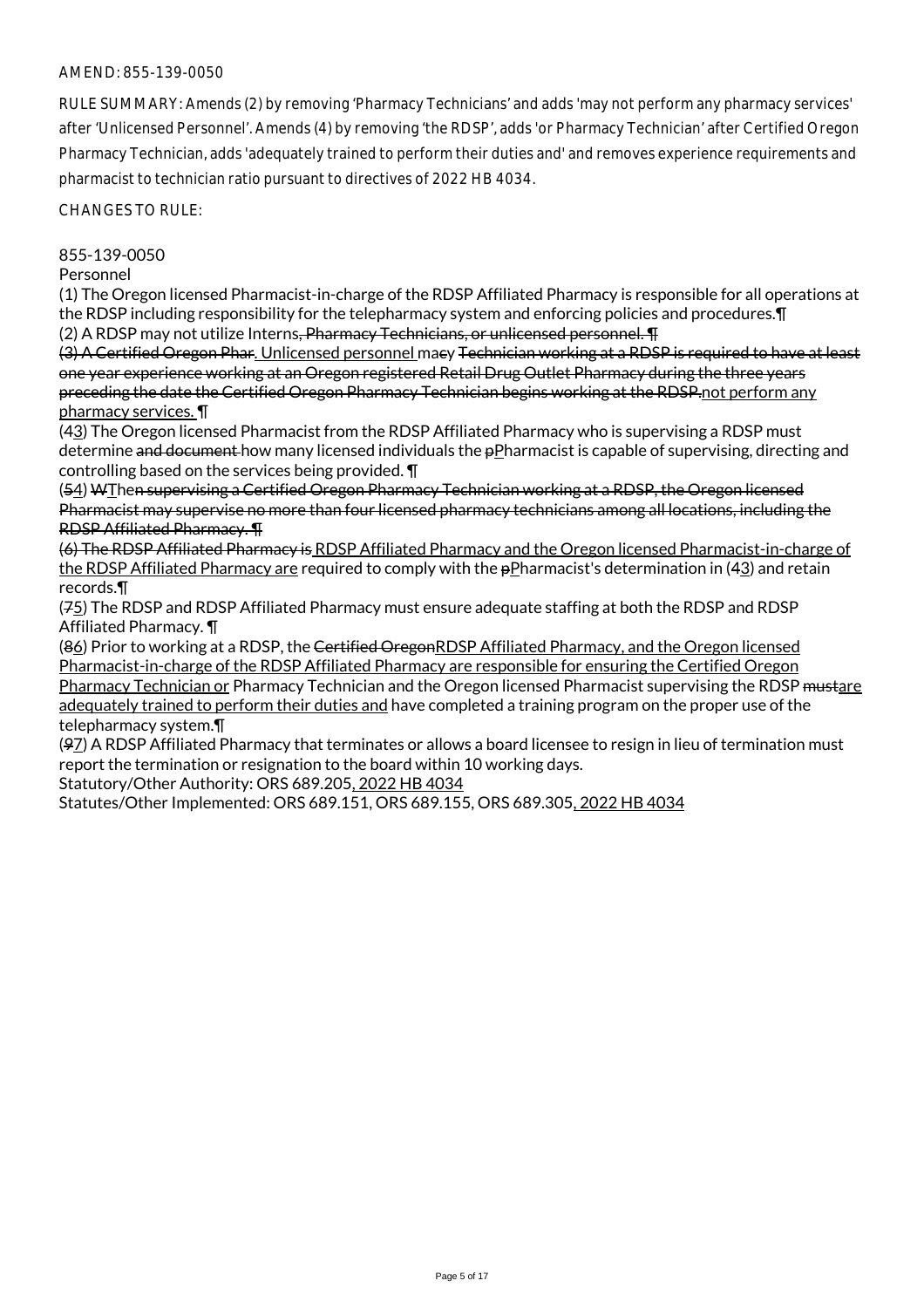RULE SUMMARY: Adds and/or 'Pharmacy Technician' after 'Certified Oregon Pharmacy Technician' pursuant to directives of 2022 HB 4034.

CHANGES TO RULE:

## 855-139-0100

**Security** 

(1) The area in a registered RDSP where legend and/or controlled substances are stored, possessed, prepared, compounded or repackaged must be restricted in access by utilizing physical barriers to include floor to ceiling walls and a locked separate entrance to ensure the security of those drugs.¶

(2) The RDSP Affiliated Pharmacy, the RDSP, Oregon licensed Pharmacist-in-charge of the RDSP Affiliated Pharmacy and each Oregon licensed Pharmacist supervising the RDSP is responsible for the security of the prescription area including provisions for adequate safeguards against loss, theft or diversion of prescription drugs, and records for such drugs.¶

(3) The RDSP must be locked and the alarm system armed to prevent, deter and detect entry when:¶

(a) There is no Oregon licensed Pharmacist from the RDSP Affiliated Pharmacy actively supervising the RDSP; or¶ (b) There is no Certified Oregon Pharmacy Technician or Pharmacy Technician present in the RDSP; or¶

(c) Any component of the surveillance system is not functioning.¶

(4) A record must be maintained with the name and license number of each person entering the pharmacy area of the RDSP.¶

(5) No one may be in the prescription area of a RDSP unless authorized in real-time by an Oregon licensed Pharmacist who is supervising the RDSP and from the RDSP Affiliated Pharmacy.¶

(6) Minimum security methods must include a properly functioning:¶

(a) Alarm system at the RDSP and real-time notification to a designated licensee of the RDSP Affiliated Pharmacy if unauthorized access occurs;¶

(b) Electronic entry system that is controlled by an Oregon licensed Pharmacist and records the:¶

(A) Identification of the Oregon licensed Pharmacist authorizing access and securing the RDSP;¶

(B) Identification of the Certified Oregon Pharmacy Technician or Pharmacy Technician accessing and securing the RDSP; and¶

(C) Date and time of each activity. ¶

(c) Surveillance system that utilizes continuously accessible and recorded video between the RDSP Affiliated Pharmacy and the RDSP. The system must provide a clear view of:¶

(A) Dispensing site entrances;¶

(B) Preparation areas;¶

(C) Drug storage areas;¶

(D) Pick up areas;¶

(E) Office areas; and¶

(F) Publicly accessible areas.

Statutory/Other Authority: ORS 475.035, ORS 689.205, 2022 HB 4034

Statutes/Other Implemented: ORS 689.155, 2022 HB 4034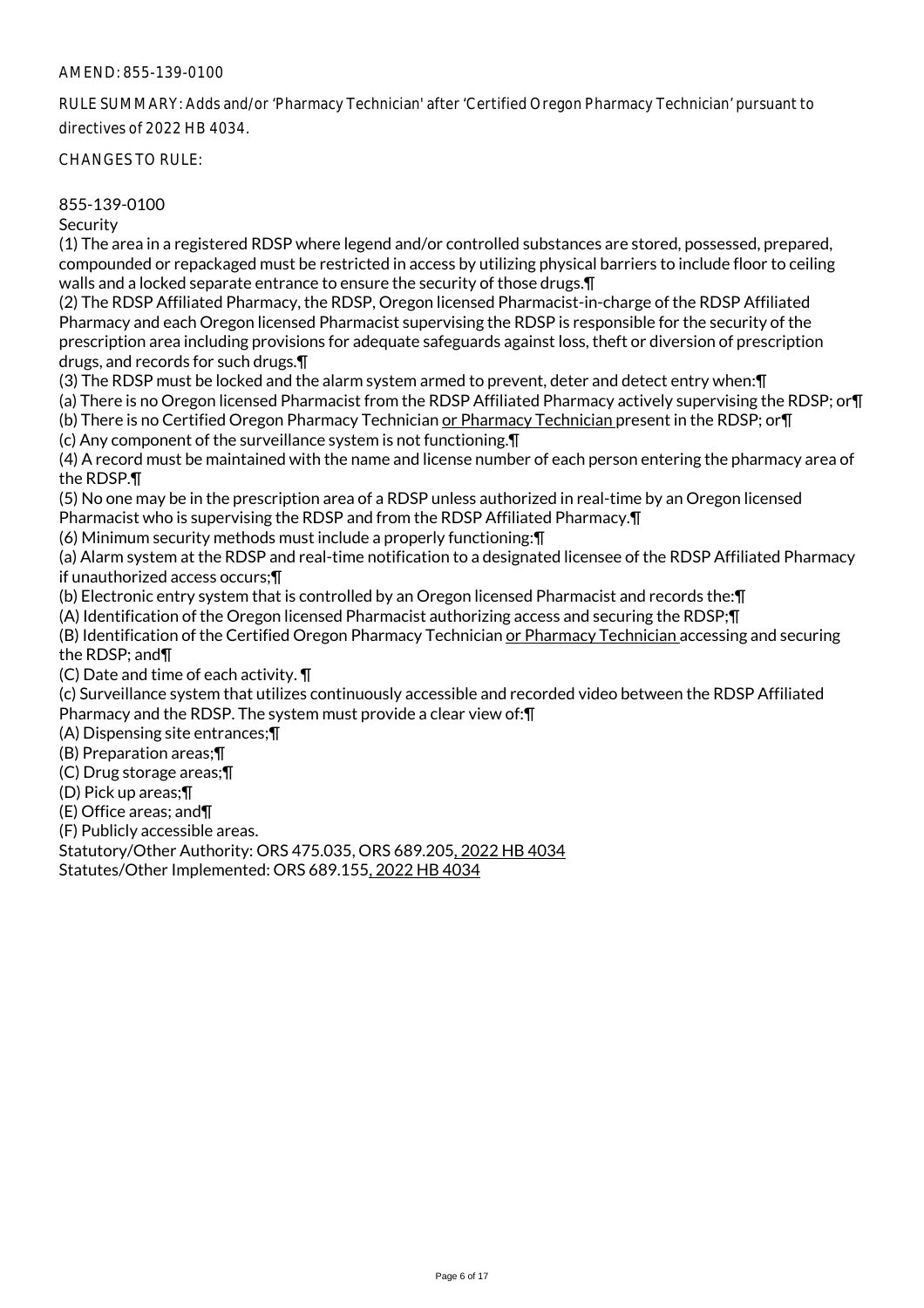RULE SUMMARY: Adds and/or 'Pharmacy Technician' after 'Certified Oregon Pharmacy Technician' pursuant to directives of 2022 HB 4034.

CHANGES TO RULE:

855-139-0150 Outlet: Sanitation A RDSP and its RDSP Affiliated Pharmacy must:¶ (1) Ensure the RDSP is kept clean.¶ (2) Ensure the Certified Oregon Pharmacy Technician or Pharmacy Technician working in the RDSP practices appropriate infection control. Statutory/Other Authority: ORS 689.305, 2022 HB 4034 Statutes/Other Implemented: ORS 689.305, 2022 HB 4034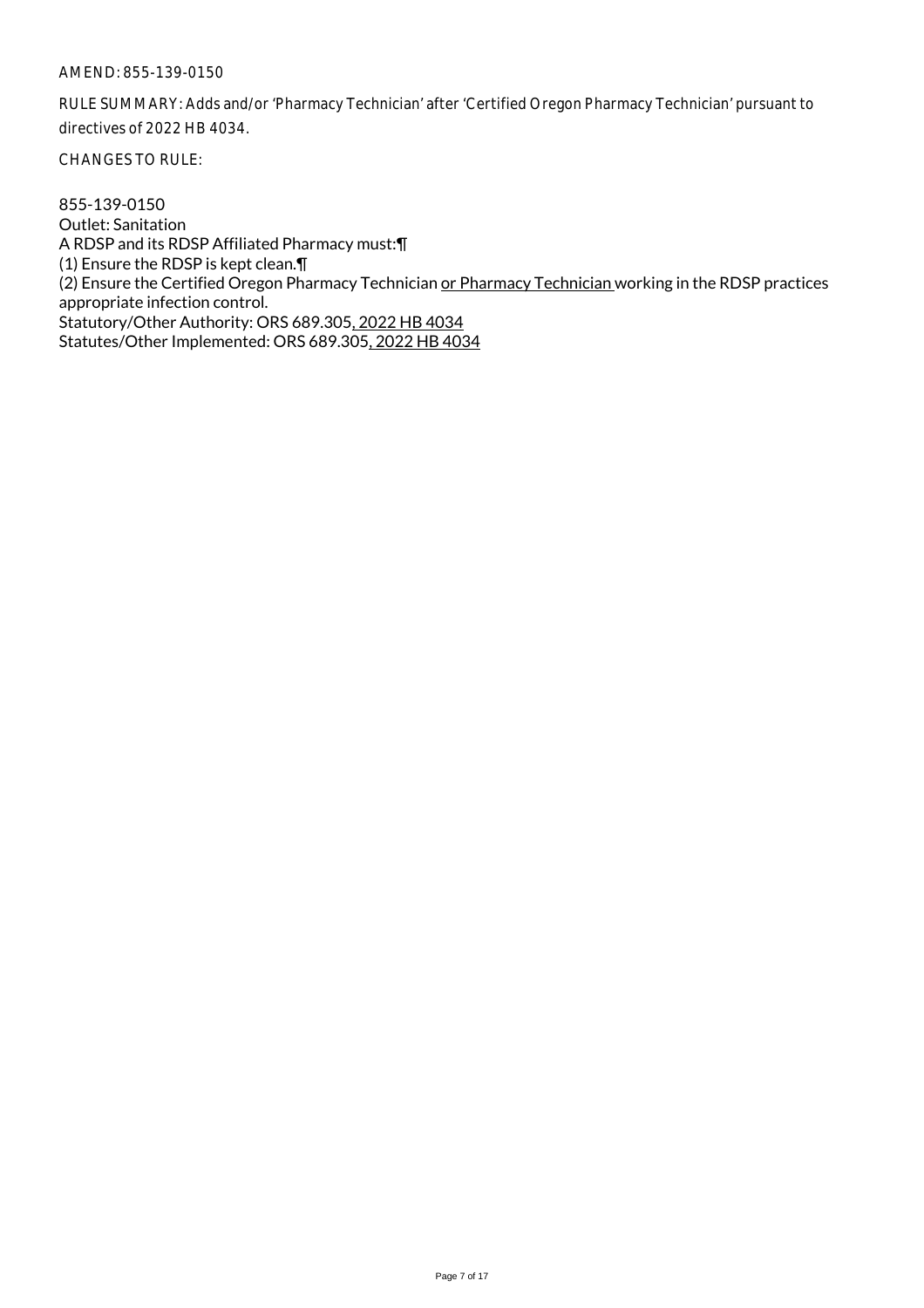RULE SUMMARY: Adds and/or 'Pharmacy Technician' after 'Certified Oregon Pharmacy Technician' pursuant to directives of 2022 HB 4034.

CHANGES TO RULE:

855-139-0200

Outlet: General Requirements

(1) A RDSP Affiliated Pharmacy may not be affiliated with more than two Remote Dispensing Site Pharmacies.¶ (2) A RDSP Affiliated Pharmacy must be less than 120 miles apart via the shortest surface street route from the RDSP. ¶

(3) A RDSP and its RDSP Affiliated Pharmacy must:¶

(a) Have the same owner; or¶

(b) Have a written contract that specifies:¶

(A) The services to be provided by each licensee and registrant;¶

(B) The responsibilities of each licensee and registrant; and¶

(C) The accountabilities of each licensee and registrant;¶

(c) Ensure each prescription is dispensed in compliance with OAR 855-019, OAR 855-025 and OAR 855-139;¶

(d) Comply with all applicable federal and state laws and rules;¶

(e) Designate in writing the Oregon licensed Pharmacists and Certified Oregon Pharmacy Technicians or

Pharmacy Technicians authorized to access the RDSP and operate the telepharmacy system;¶

(f) Train the Oregon licensed Pharmacists and Certified Oregon Pharmacy Technicians or Pharmacy Technicians in the operation of the telepharmacy system and RDSP;¶

(g) Develop, implement and enforce a continuous quality improvement program for dispensing services from a RDSP designed to objectively and systematically:¶

(A) Monitor, evaluate, document the quality and appropriateness of patient care; ¶

(B) Improve patient care; and¶

(C) Identify, resolve and establish the root cause of dispensing and DUR errors and prevent their reoccurrence;¶

(h) Provide a telephone number that a patient, patient's agent or prescriber may use to contact the Oregon licensed Pharmacist from the RDSP Affiliated Pharmacy; and¶

(i) Develop, implement and enforce a process for an in person physical inspection of the RDSP by an Oregon licensed Pharmacist at least once every 28 days or more frequently as deemed necessary by the Oregon licensed Pharmacist-in-charge of the RDSP Affiliated Pharmacy. The inspection must utilize the RDSP self-inspection form, be documented, and records retained.

Statutory/Other Authority: ORS 689.205, 2021 SB 629ORS 689.700, 2022 HB 4034

Statutes/Other Implemented: 2021 SB 629, ORS 689.155ORS 689.155, ORS 689.700, 2022 HB 4034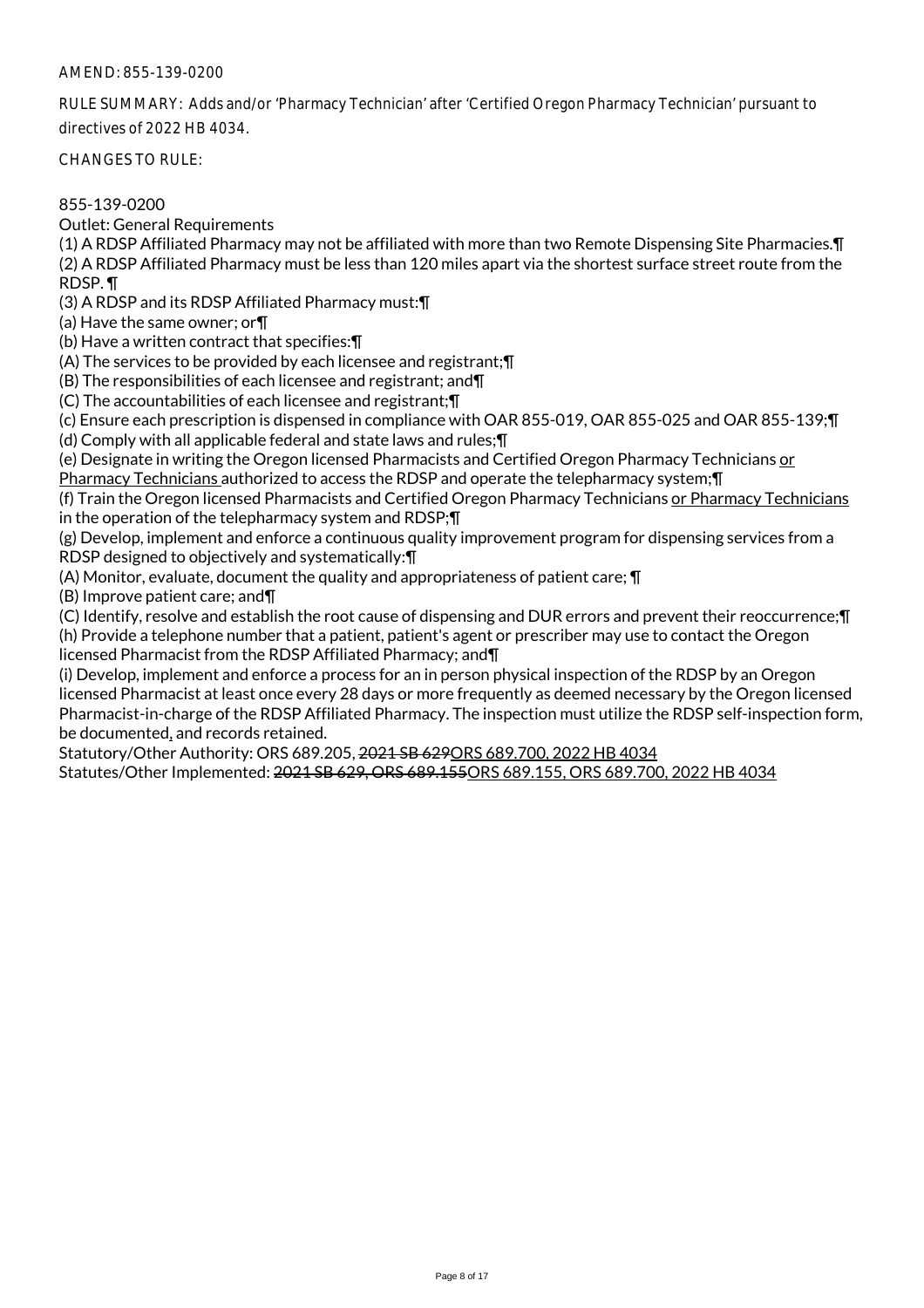RULE SUMMARY: Adds and/or 'Pharmacy Technician' after 'Certified Oregon Pharmacy Technician' and pursuant to directives of 2022 HB 4034. Adds 'reasonable' to (3)(a) before 'professional judgment.'

CHANGES TO RULE:

855-139-0210

Outlet: Supervision

A RDSP and its RDSP Affiliated Pharmacy must:¶

(1) Ensure prescription drugs are only dispensed at the RDSP if an Oregon licensed Pharmacist is supervising the Certified Oregon Pharmacy Technician or Pharmacy Technician, and the surveillance system is fully operational;¶ (2) Ensure an Oregon licensed Pharmacist supervises, directs and controls each Certified Oregon Pharmacy Technician or Pharmacy Technician at the RDSP using an audiovisual communication system. All patient interactions must be recorded, reviewed and stored;¶

(3) The Oregon licensed Pharmacist who is supervising the Certified Oregon Pharmacy Technician or Pharmacy Technician at a RDSP must:¶

(a) Using reasonable professional judgment, determine the percentage of patient interactions for each licensee that must be reviewed to ensure public health and safety with a minimum of 10% of patient interactions observed or reviewed; ¶

(b) Review patient interactions within 48 hours of the patient interaction to ensure that each licensee is acting within the authority permitted under their license and patients are connected with a pPharmacist upon request; [ (c) Document the following within 24 hours of the review in (3)(b):¶

(A) Number of each licensee's patient interactions;¶

(B) Number of each licensee's patient interactions pPharmacist is reviewing; ¶

(C) Date and time of licensee patient interaction pPharmacist is reviewing; ¶

(D) Date and time of  $p$ Pharmacist review of licensee's patient interaction; and  $\P$ 

(E) Pharmacist notes of each interaction reviewed; and¶

(d) Report any violation of OAR 855 to the RDSP Affiliated Pharmacy within 24 hours of discovery and to the board within 10 days. ¶

(4) The Oregon registered Drug Outlet Pharmacy must comply with the pPharmacist's determination in (3)(a), employ adequate staff to allow for completion of the review within 48 hours, and retain records.¶

(5) Ensure telephone audio is recorded, reviewed and stored for all patient interactions completed by the Certified Oregon Pharmacy Technician or Pharmacy Technician.¶

(6) Develop, implement and enforce a plan for responding to and recovering from an interruption of service which prevents an Oregon licensed Pharmacist from supervising a Certified Oregon Pharmacy Technician or Pharmacy Technician at the RDSP.

Statutory/Other Authority: ORS 689.205, ORS 689.225, 2022 HB 4034

Statutes/Other Implemented: ORS 689.151, ORS 689.155, ORS 689.305, 2022 HB 4034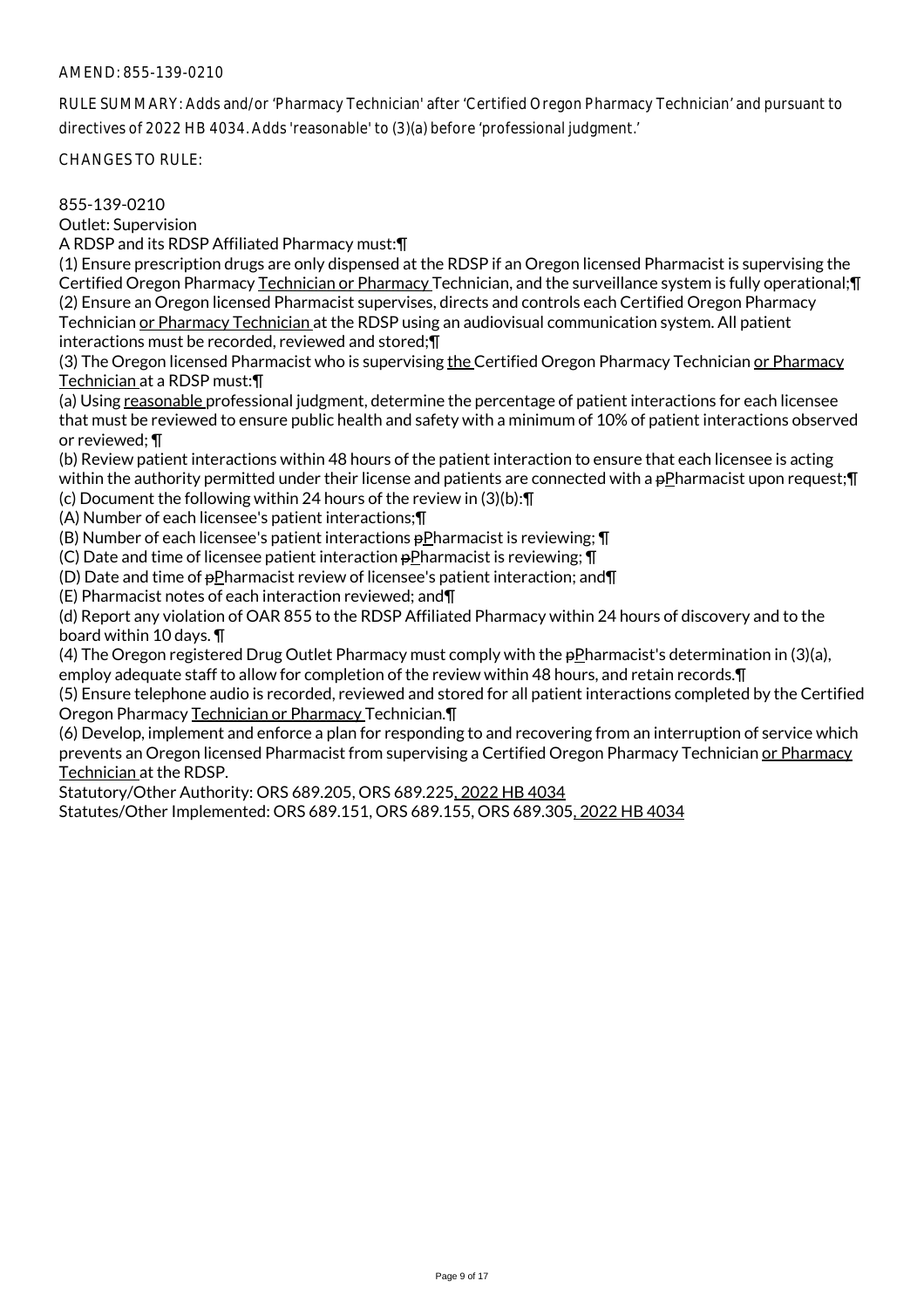RULE SUMMARY: Adds and/or 'Pharmacy Technician' after 'Certified Oregon Pharmacy Technician' pursuant to directives of 2022 HB 4034.

CHANGES TO RULE:

#### 855-139-0220

Outlet: Non-Prescription Drugs

If non-prescription drugs are offered for sale at the RDSP, the RDSP and its RDSP Affiliated Pharmacy must:¶ (1) Ensure that the Certified Oregon Pharmacy Technician or Pharmacy Technician does not provide advice, information that requires judgment, or recommendations involving non-prescription drugs; and¶ (2) Ensure that an Oregon-licensed Pharmacist is immediately available to provide counseling or¶ recommendations involving non-prescription drugs. Statutory/Other Authority: ORS 689.205, 2022 HB 4034 Statutes/Other Implemented: ORS 689.155, 2022 HB 4034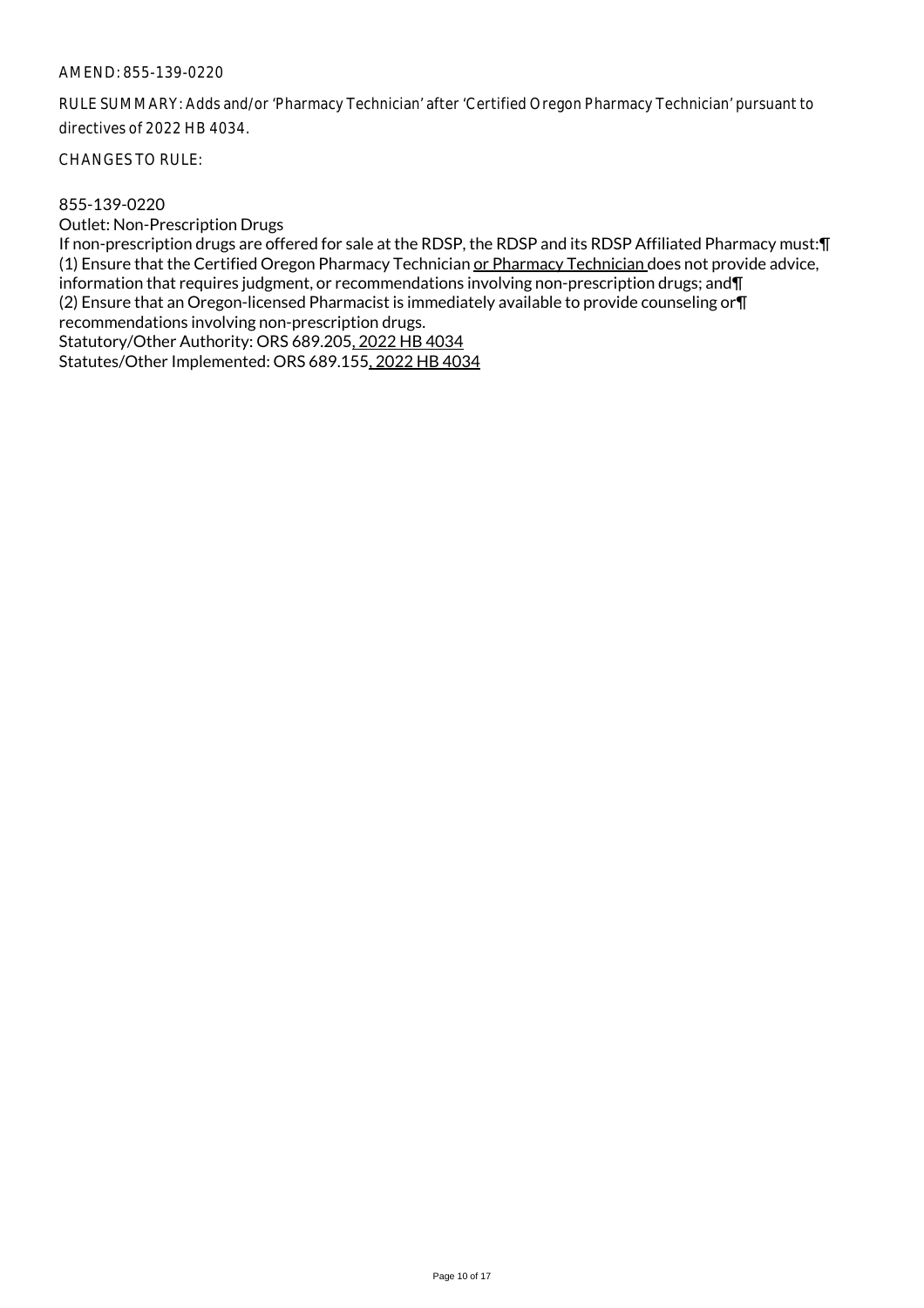RULE SUMMARY: Adds and/or 'Pharmacy Technician' after 'Certified Oregon Pharmacy Technician' pursuant to directives of 2022 HB 4034. Adds 'reasonable' to (2) before 'professional judgment'.

CHANGES TO RULE:

## 855-139-0315

Prescription: Refills

(1) Where refill authority is given other than by the original prescription, documentation that such refill authorization was given, the date of authorization, and name of the authorizing prescriber or the prescriber's agent must be recorded. This documentation must be readily retrievable. Prescriptions for controlled substances in Schedules III, IV and V are limited to five refills or six months from date of issue, whichever comes first.¶ (2) If the practitioner is not available and in the reasonable professional judgment of the Oregon licensed Pharmacist an emergency need for the refill of a prescription drug has been demonstrated, the Oregon licensed Pharmacist may authorize the Certified Oregon Pharmacy Technician or Pharmacy Technician to prepare for pPharmacist verification a sufficient quantity of the drug consistent with the dosage regimen, provided it is not a controlled substance, to last until a practitioner can be contacted for authorization, but not to exceed a 72-hour supply. The practitioner must be promptly notified of the emergency refill. T

(3) Each refilling of a prescription must be accurately documented, readily retrievable, and uniformly maintained for three years. This record must include;¶

(a) The identity of the Certified Oregon Pharmacy Technician or Pharmacy Technician and responsible Oregon licensed Pharmacist;¶

(b) Name of the patient;¶

(c) Name of the medication;¶

(d) Date of refill; and¶

(e) Quantity dispensed.¶

(4) Refill quantities may be combined into a single filling if the prescription is not for a controlled substance or psychotherapeutic drug and the prescriber is notified of the change.¶

(5) A retail pharmacy may only dispense a prescription refill upon request of the patient or patient's agent. A request specific to each prescription medication is required, unless the requested fill or refill is part of an autorefill program and is a continuation of therapy.¶

(6) A prescription must be refilled in context with the approximate dosage schedule unless specifically authorized by the prescriber.¶

(7) Auto-Refill Programs. A mail order or retail pharmacy, excluding cycle-fill for long term care, may use a program that automatically refills non-controlled prescription medications, that have existing refills available and are consistent with the patient's current medication therapy only when the following conditions are met:¶ (a) A patient or patient's agent must enroll each prescription medication in an auto-refill program before a

pharmacy can include the prescription medication as part of the auto-refill program; ¶

(b) The prescription is not a controlled substance; ¶

(c) The pharmacy must discontinue auto-refill program enrollment when requested by the patient or patient's agent; ¶

(d) Pick-up notification to a patient or patient's agent may be generated upon completion of a prescription refill; and¶

(e) When an auto-refill prescription is returned to stock or when delivery is refused that prescription medication is removed from the auto-refill program for that patient.

Statutory/Other Authority: ORS 689.205, 2022 HB 4034

Statutes/Other Implemented: ORS 689.505, ORS 689.515, 2022 HB 4034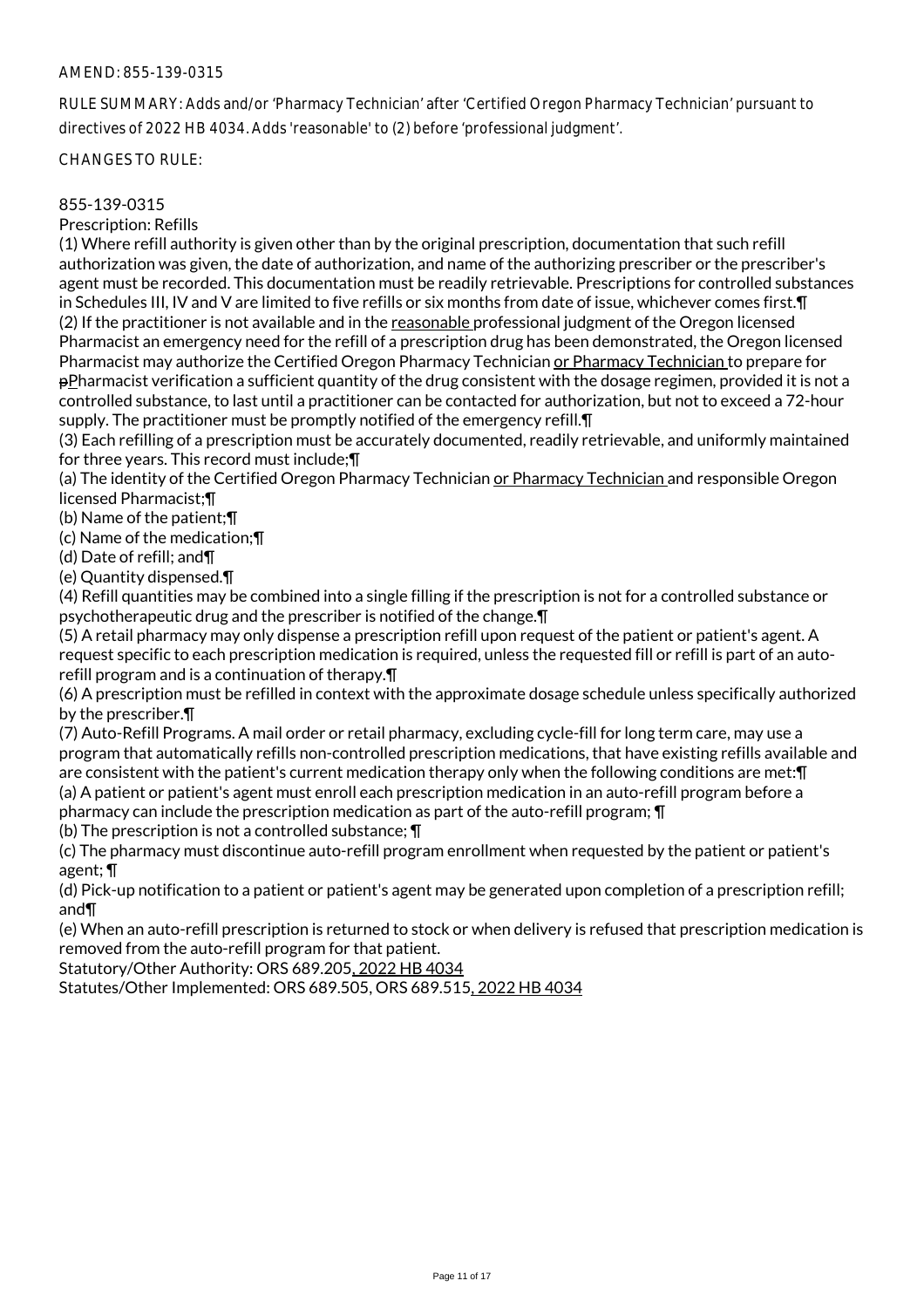RULE SUMMARY: Adds and/or 'Pharmacy Technician' after 'Certified Oregon Pharmacy Technician' pursuant to directives of 2022 HB 4034.

CHANGES TO RULE:

# 855-139-0355

Dispensing: Customized Patient Medication Packages

In lieu of dispensing two or more prescribed drug products in separate containers, an Oregon licensed Pharmacist may, with the consent of the patient, the patient's caregiver, or a prescriber, provide a customized patient medication package (patient med pak). A patient med pak is a package prepared by a Certified Oregon Pharmacy Technician or Pharmacy Technician and verified by a pPharmacist for a specific patient comprising a series of containers and containing two or more prescribed solid oral dosage forms. The patient med pak is so designed for each container is so labeled as to indicate the day and time, or period of time, that the contents within each container are to be taken:¶

(1) Label:¶

(a) The patient med pak must bear a label stating:¶

(A) The name of the patient;¶

(B) A serial number for each patient med pak itself and a separate identifying serial number for each of the prescription orders for each of the drug products contained therein;¶

(C) The name, strength, physical description or identification, and total quantity of each drug product contained therein;¶

(D) The directions for use and cautionary statements, if any, contained in the prescription order for each drug product therein;¶

(E) Any storage instructions or cautionary statements required by the official compendia;¶

(F) The name of the prescriber of each drug product;¶

(G) The date of preparation of the patient med pak and the beyond-use date assigned to the patient med pak (such beyond-use date must be no later than 60 days from the date of preparation);¶

(H) The name, address, and telephone number of the dispenser and the dispenser's registration number where necessary; and¶

(I) Any other information, statements, or warnings required for any of the drug products contained therein.¶ (b) If the patient med pak allows for the removal or separation of the intact containers therefrom, each individual container must bear a label identifying each of the drug products contained therein.¶

(2) Labeling: The patient med pak must be accompanied by a patient package insert, in the event that any medication therein is required to be dispensed with such insert as accompanying labeling. Alternatively, such required information may be incorporated into a single, overall educational insert provided by the RDSP for the total patient med pak.¶

(3) Packaging:¶

(a) In the absence of more stringent packaging requirements for any of the drug products contained therein, each container of the patient med pak must comply with the moisture permeation requirements for a Class B singleunit or unit-dose container. Each container must be either not reclosable or so designed as to show evidence of having been opened;¶

(b) There is no special exemption for patient med paks from the requirements of the Poison Prevention Packaging Act. Thus the patient med pak, if it does not meet child-resistant standards must be placed in an outer package that does comply, or the necessary consent of the purchaser or physician, to dispense in a container not intended to be child-resistant, must be obtained.¶

(4) Guidelines: It is the responsibility of the dispenser, when preparing a patient med pak, to take into account any applicable compendia requirements or guidelines and the physical and chemical compatibility of the dosage forms placed within each container, as well as any therapeutic incompatibilities that may attend the simultaneous administration of the medications. In this regard, pPharmacists are encouraged to report to USP headquarters any observed or report incompatibilities.¶

(5) Recordkeeping: In addition to any individual prescription filing requirements, a record of each patient med pak must be made and filed. Each record must contain, as a minimum:¶

(a) The name and address of the patient;¶

(b) The serial number of the prescription order for each drug product contained therein;¶

(c) The name of the manufacturer or labeler and lot number for each drug product contained therein;¶

(d) Information identifying or describing the design, characteristics, or specifications of the patient med pak

sufficient to allow subsequent preparation of an identical patient med pak for the patient;¶

(e) The date of preparation of the patient med pak and the beyond-use date that was assigned;¶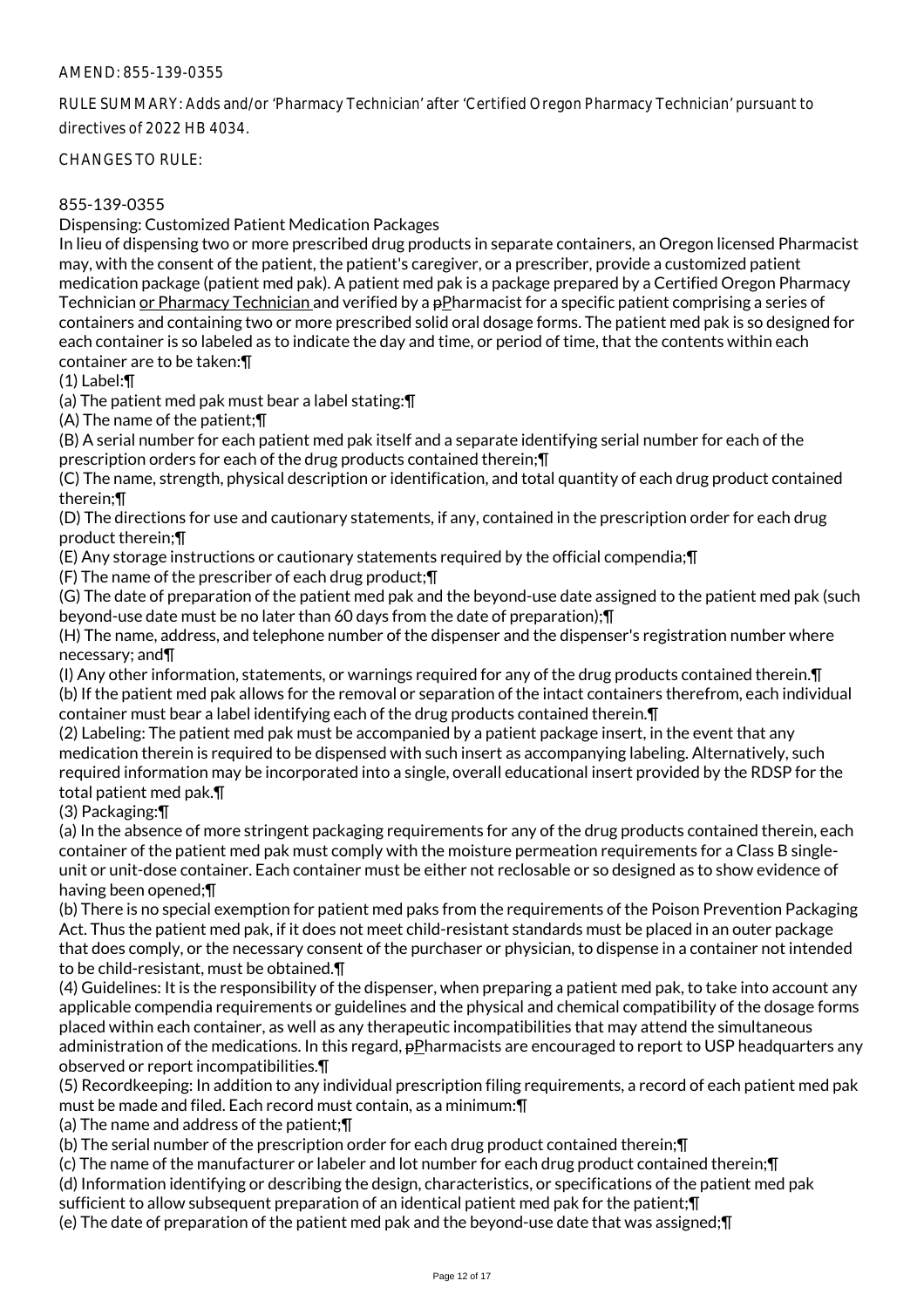(f) Any special labeling instructions; and¶

(g) The name or initials of the Certified Oregon Pharmacy Technician or Pharmacy Technician who prepared the med pak and the Oregon licensed Pharmacist who verified the patient med pak.¶

(6) Ensure an Oregon licensed Pharmacist visually verifies and documents each item required in OAR 855-139-

0041205 for each individual dosage unit in the med pak.

Statutory/Other Authority: ORS 689.205, 2022 HB 4034

Statutes/Other Implemented: ORS 689.155, 2022 HB 4034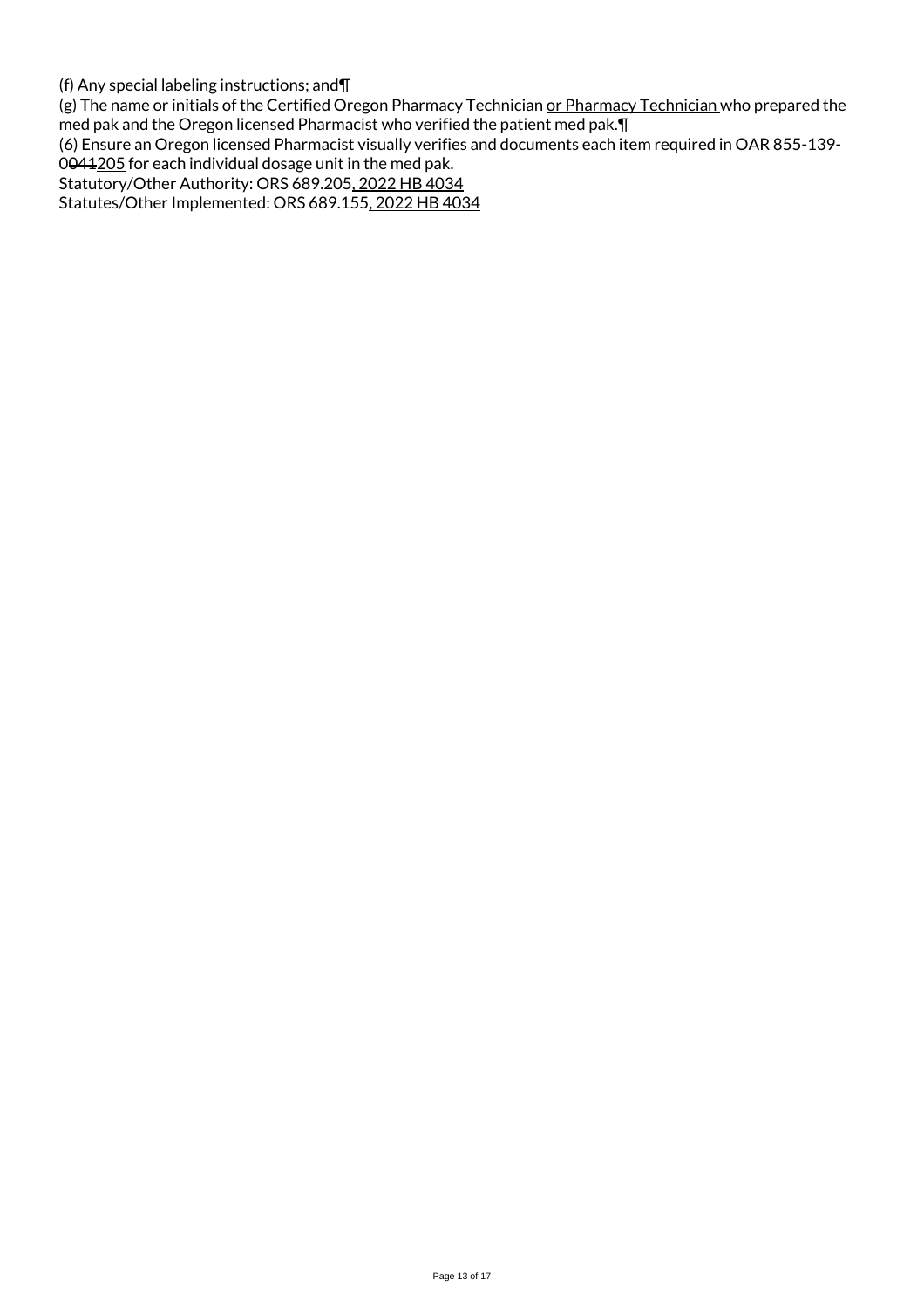RULE SUMMARY: Adds and/or 'Pharmacy Technician' after 'Certified Oregon Pharmacy Technician' pursuant to directives of 2022 HB 4034.

CHANGES TO RULE:

#### 855-139-0455

Drug and Devices: Return

A Certified Oregon Pharmacy Technician or Pharmacy Technician may accept the return of a drug or device as defined by ORS 689.005 once the drug or device have been dispensed from the pharmacy if they were dispensed in error, were defective, adulterated, misbranded, dispensed beyond their expiration date, or are subject of a drug or device recall only if:¶

(1) An Oregon licensed Pharmacist has approved the return; ¶

(2) The drugs or devices are accepted for destruction or disposal; and ¶

(3) An Oregon licensed Pharmacist verifies the destruction or disposal.

Statutory/Other Authority: ORS 689.205, 2022 HB 4034

Statutes/Other Implemented: ORS 689.305, 2022 HB 4034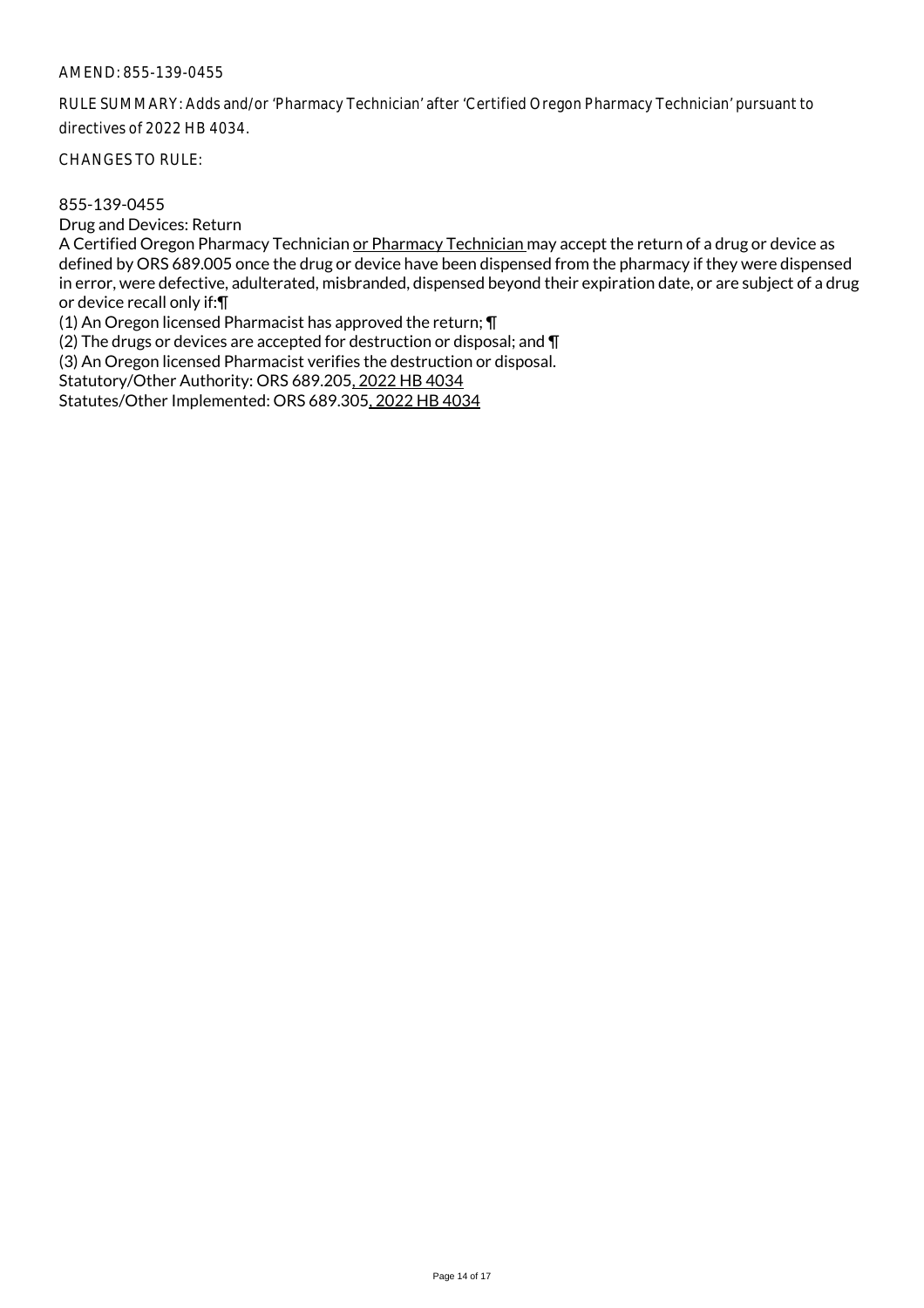RULE SUMMARY: Adds and/or 'Pharmacy Technician' after 'Certified Oregon Pharmacy Technician' pursuant to directives of 2022 HB 4034.

CHANGES TO RULE:

855-139-0600 Prohibited Practices: General A Retail Drug Outlet RDSP may not:¶ (1) Allow a Certified Oregon Pharmacy Technician or Pharmacy Technician to ask questions of a patient or patient's agent which screen and/or limit interaction with the Oregon licensed Pharmacist;¶ (2) Advertise or otherwise purport to operate as a pharmacy or to advertise or purport to provide pharmacy services unless the person is registered with the board pursuant to ORS 689.305.¶ (3) Deliver a prescription;¶ (4) Compound sterile preparations; or¶ (5) Repackage drugs. Statutory/Other Authority: ORS 475.035, ORS 689.205, ORS 689.305, ORS 689.315, 2022 HB 4034 Statutes/Other Implemented: ORS 689.155, 2022 HB 4034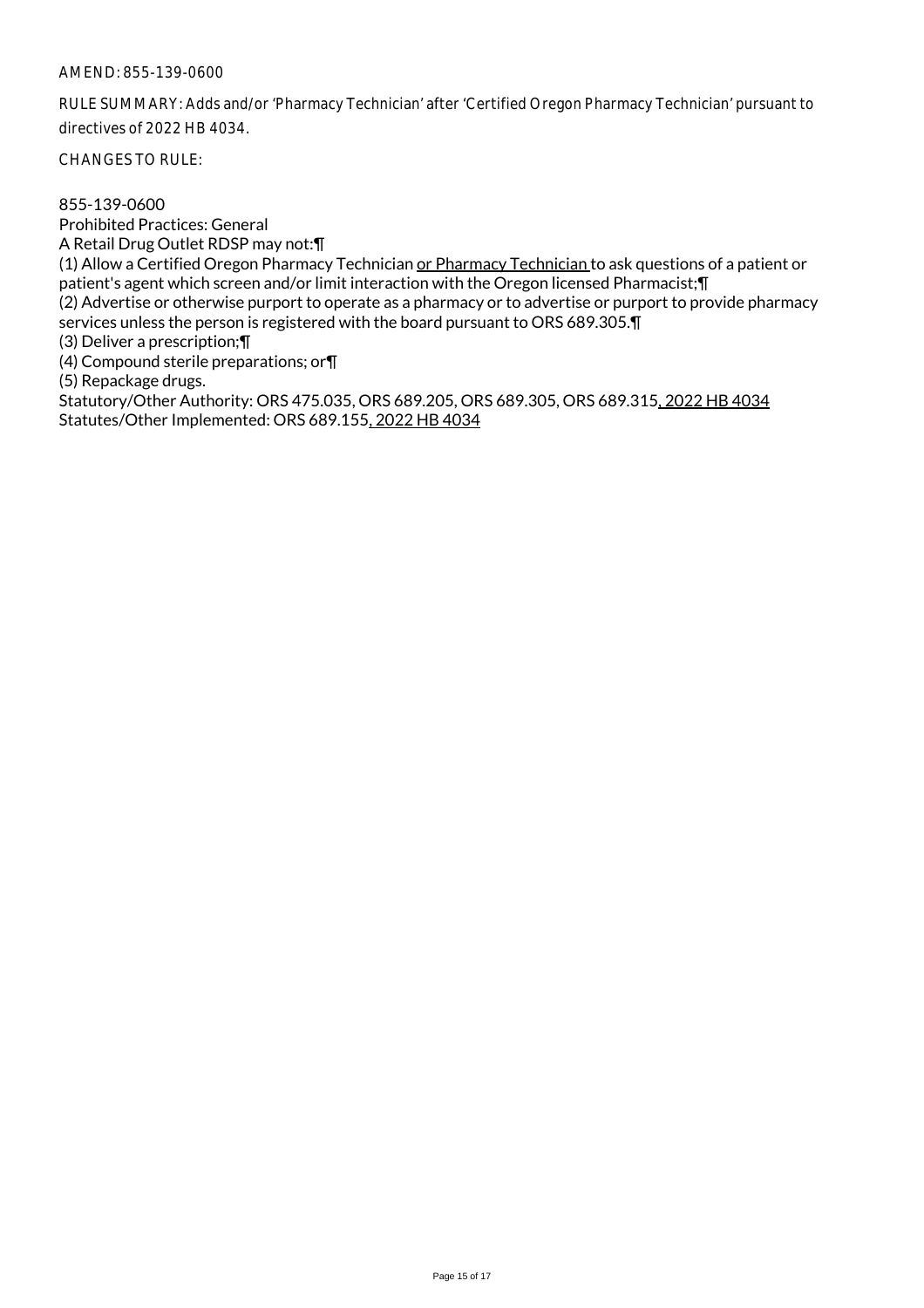RULE SUMMARY: Adds and/or 'Pharmacy Technician' after 'Certified Oregon Pharmacy Technician' pursuant to directives of 2022 HB 4034.

CHANGES TO RULE:

## 855-139-0715

Service: Epinephrine- General Requirements

(1) A Certified Oregon Pharmacy Technician or Pharmacy Technician may prepare for Oregon licensed Pharmacist verification an order for epinephrine to be used by trainees to treat an anaphylactic reaction. Trainees must be 18 years of age or older and must have responsibility for or contact with at least one (1) other person as a result of the trainee's occupation or volunteer status, such as, but not limited to, a camp counselor, scout leader, forest ranger, school employee, tour guide or chaperone.¶

(2) Individuals must successfully complete a training program approved by the Oregon Health Authority, Public Health Division. Upon successful completion, the trainee will receive the following certificates:¶

(a) Statement of Completion; and¶

(b) Authorization to Obtain Epinephrine.¶

(3) Acquisition of epinephrine from a pharmacy to be used for the treatment of allergic emergencies may occur in the following manners:¶

(a) An Oregon licensed Pharmacist may dispense epinephrine to a trainee upon presentation of the Statement of Completion and Authorization to Obtain Epinephrine certificate to a pharmacy when:¶

(A) An Oregon licensed Pharmacist may generate a prescription for and dispense an emergency supply of epinephrine for not more than one adult and one child dose package, as specified by the supervising professional whose name, signature, and license number appear on the Authorization to Obtain Epinephrine certificate.¶ (B) The Oregon licensed Pharmacist who generates the hardcopy prescription for epinephrine in this manner must reduce the prescription to writing and file the prescription in a manner appropriate for a non-controlled substance.¶

(C) Once the Oregon licensed Pharmacist generates the epinephrine prescription, the Certified Oregon Pharmacy Technician or Pharmacy Technician must write in the appropriate space provided on the Authorization to Obtain Epinephrine certificate the date and the number of doses dispensed, the Oregon licensed Pharmacist must verify the accuracy of data written on the certificate and the Certified Oregon Pharmacy Technician or Pharmacy Technician must return the completed certificate to the trainee.¶

(D) The Statement of Completion and the Authorization to Obtain Epinephrine certificate may be used to obtain epinephrine up to four (4) times within three (3) years from the date of the initial training.¶

(E) Both the Statement of Completion and the Authorization to Obtain Epinephrine certificate expire three (3) years from the date of the trainee's last Oregon Health Authority approved allergy response training.¶

(F) Upon completion of the training, the trainee will receive a new Statement of Completion and Authorization to Obtain Epinephrine certificate, with a valid duration of three (3) years.¶

(b) A Certified Oregon Pharmacy Technician or Pharmacy Technician may prepare for Oregon licensed Pharmacist verification epinephrine to be dispensed to an entity when:¶

(A) The epinephrine is acquired by a valid prescription presented to the pharmacy;¶

(B) The prescription identifies the entity as the patient for the purpose of prescribing and labeling the prescription. Statutory/Other Authority: ORS 689.205, 2022 HB 4034

Statutes/Other Implemented: ORS 689.155, ORS 433.825, 2022 HB 4034